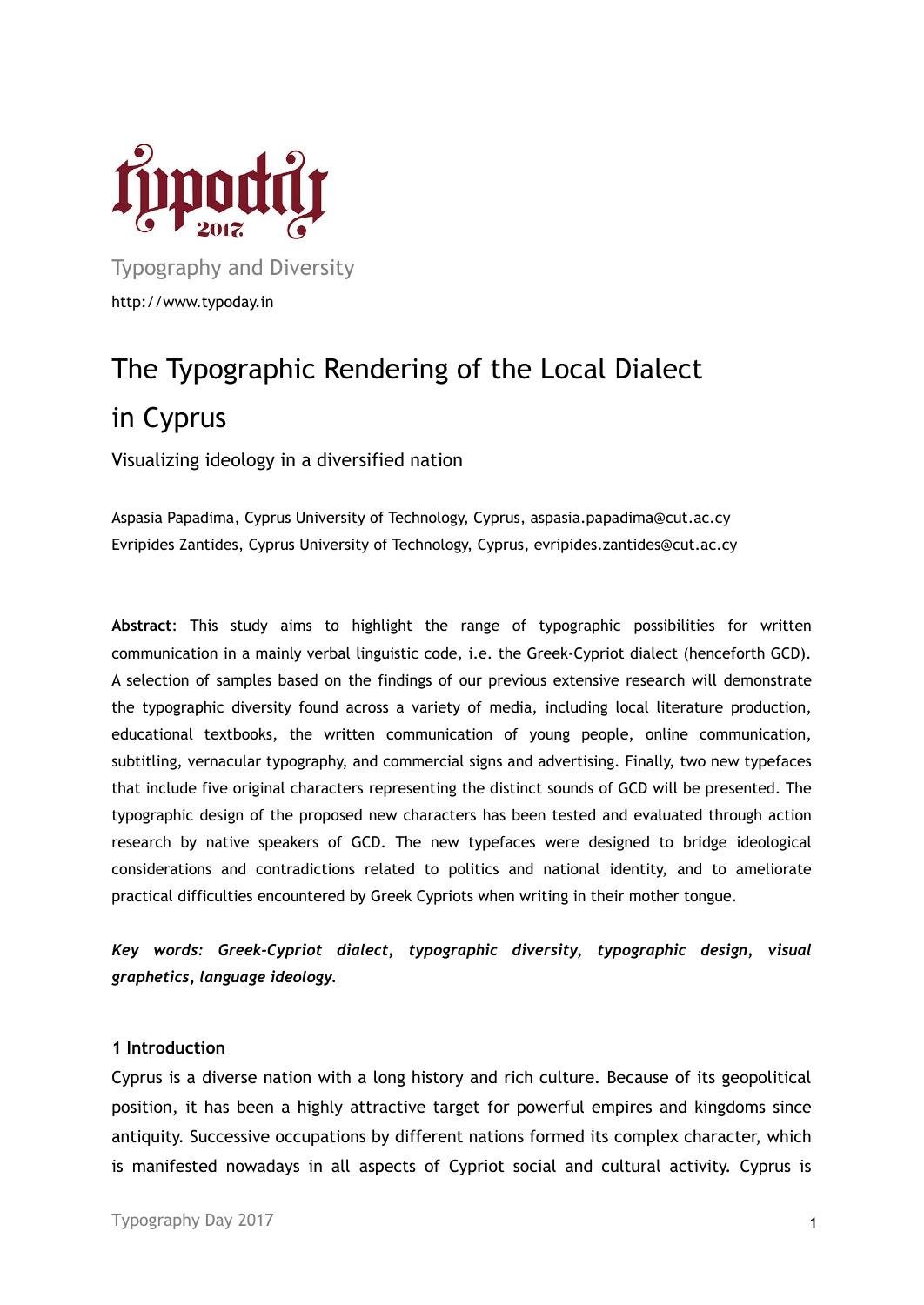home to four major ethnic groups: Greek Cypriots, Turkish Cypriots, Armenians and Maronites. Moreover, according to a recent government programme, in recent years, the multicultural nature of the island has been enriched by a. an increased influx of migrants to meet labour needs, and b. greater investor migration and more citizens-by-investment.

Linguistically, Cyprus is home to two varieties of Greek, Greek-Cypriot (or GCD), the spoken dialect, and Standard Modern Greek (SMG or Koiné), which is used in official state communication. In additional to Greek, Armenian, Cypriot-Arabic and Turkish-Cypriot are also spoken on the island. For Greek speakers, a nuanced social code governs the choice to use one variety of Greek over the other in social situations. This choice is determined both by the situation and the speaker's social status (Contossopoulos, 2000). The gulf between the two is often so wide that SMG speakers can't understand spoken GCD (Terkourafi, 2007: 61). While GCD is the everyday language, as a written dialect it appears in literature, both in older books and contemporary literary production, as well as in folk parodies and on social media applications like Facebook and Twitter. SMG, on the other hand, is the official language of communication and is used in schools, courts, mass media and official texts.

### **2 Language, Typography, Ideology, Identity**

The idea of shared common languages has traditionally been an important element in defining nations. Anderson (1983) argues that when people share common interests and beliefs, they develop a sense of belonging within an "imagined community" where intimate relationships might be absent, but a feeling of a collectively constructed nation persists. It is through language that the citizens of a state share information with other citizens, and inevitably this communication of shared knowledge is ideologically determined by social and political motives.

As Halliday (1978) shows, language has a semiotic dimension that shapes our identities, ideologies and experiences. Orthographies, as visual representations of language, "are constructed as symbols of identity for groups delineated by language, culture, country of origin, and religion" (Eira, 1998: 172). Language use in Cyprus revolves around the poles of Standard Greek, or SMG, and Non-Standard Greek, or GCD, each pole representing a distinct ideology (Milroy, 200), with Hellenocentrism on the political right and Cyprocentrism on the left (Stevens et al, 2014). We can also understand these two poles as the "Greekness" or "non-Greekness" of Cyprus, respectively. This politically and historically loaded dichotomy informs the collective identity of all Cypriots (Papadima &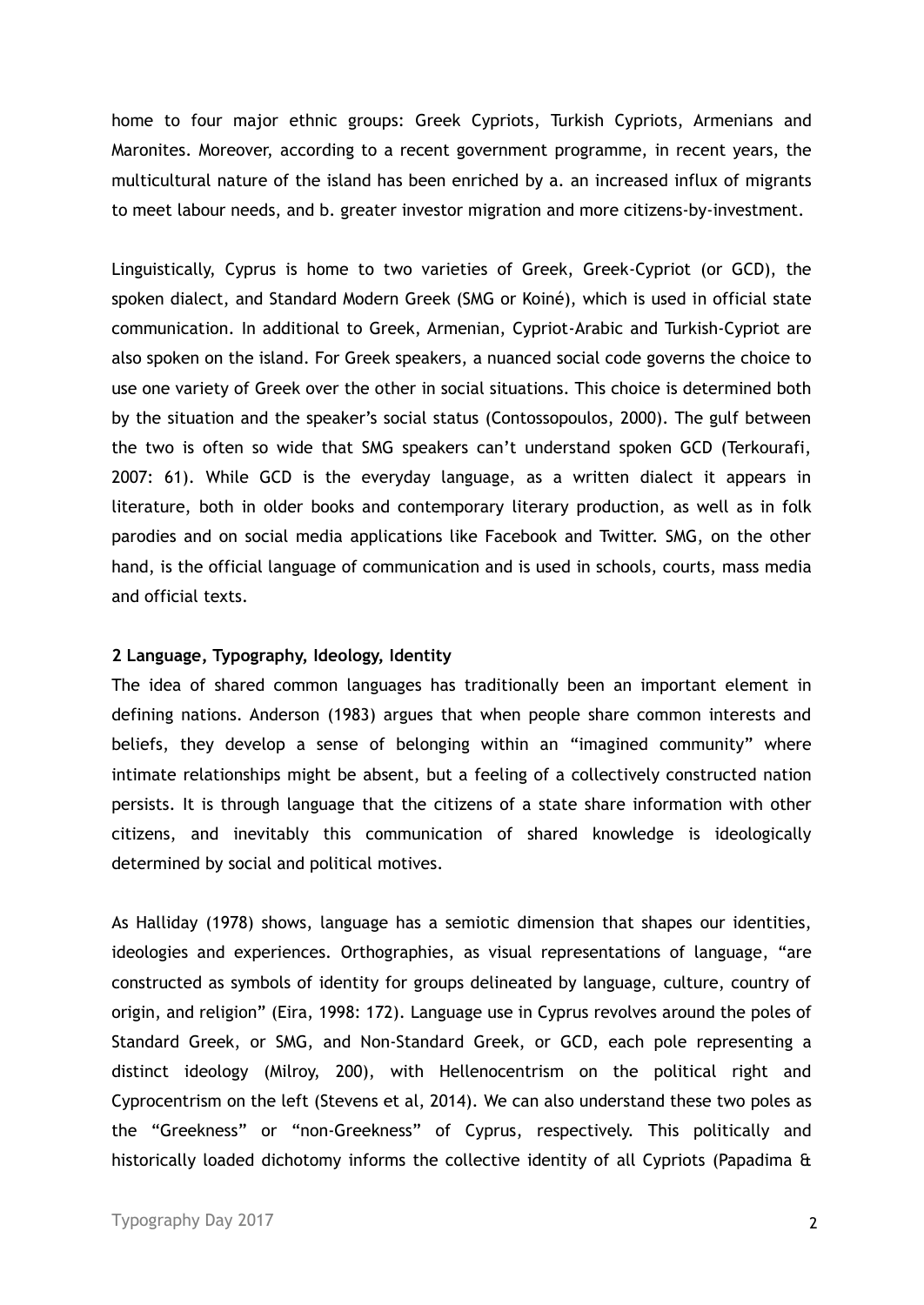Photiades, submitted for publication 2016), especially when the choice of linguistic code is conscious and targeted, for example, the use of GCD by politicians in public discourse.

### **3 Greek-Cypriot dialect in written discourse**

### **3.1 Typographic manifestations of GCD**

GCD first appears in the historical record in the  $14<sup>th</sup>$  century in "The Assizes", a Frankish law code that was officially translated into the Cypriot-Greek dialect (Coutsougera and Georgiou, 2006). Since the  $19<sup>th</sup>$  century, lexicographers and linguists have struggled to represent typographically the special characters and symbols native to GCD.

Nowadays, we come across GCD in written form more often than in the past, as it seems that there is an increasing interest in writing in the dialect. We encounter GCD in local literary production, for example, in local textbooks at all levels of education, in the written communication of young people, which, however, varies according to whom they address (i.e. friends or older people), in online communication, subtitling, vernacular typography, and in commercial signs and advertising (fig. 1).



Figure 1 Samples of various typographic manifestations of GCD.

### **3.2 Typographic diversity**

Although SMG orthography is adopted when writing GCD, this presents problems for GCD speakers, who can't reproduce specific dialectical sounds unique to GCD. The issue is further complicated by ideological and political considerations, which have traditionally proved to be a stumbling block to creating and adopting a complete, universally accepted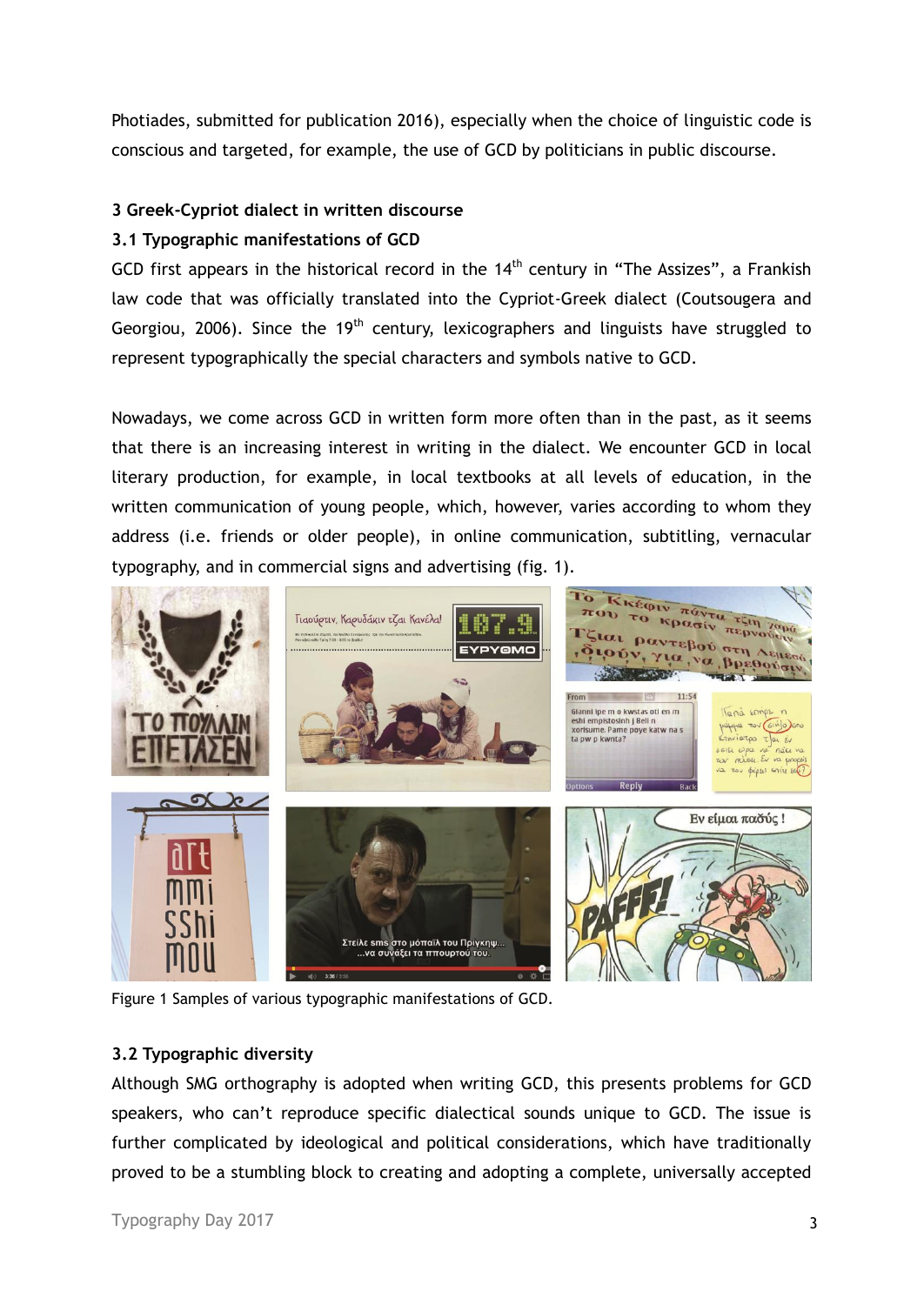orthographic system (Papavlou, 2005). The result has been a hodgepodge of writing systems constructed by non-professionals that have only led to further linguistic confusion. Other problems have been missing Unicode characters to represent GCD phonetic peculiarities and a GCD font designed according to the principles of microtypography, both of which have led publishers of GCD texts to experiment unsuccessfully on their own with substandard results.

In a previous study attempting to document the most popular systems used to represent GCD (Papadima et al., 2014), typographic conventions were grouped into separate categories according to the system and typographic principles used. Typographic problems that arise within each convention have been thoroughly studied (Papadima & Kyriacou, submitted for publication 2016). In brief, the most popular typographic conventions used are the following:

a. Greek characters in bold

This convention, which is not currently in use, retains the historical orthography of SMG by using letters from the Greek alphabet. It uses bold lettering for Greek phonemes in order to demonstrate modified pronunciation for GCD's distinct sounds (fig. 2). However, bold letters create excessive focal points within the text, thus impairing consistency and a seamless reading experience.

Μμά σσιάστηχά σε, άμα χατέβης, πού γέλας κάτω πού το μαντηλιν, κ' ίσια ξιχείλησα πκιον χαράν.

Figure 2 Poem excerpt by Pavlos Liasides (Liasides, 1933).

# b. Greek characters combined with diacritical marks

The letters of the Greek alphabet are used in combination with various diacritical marks such as brèves, apostrophes, acutes, hyphens or hatcheks (fig. 3). Diacritical marks are placed above or below characters to represent the distinct dialectical sounds. The choice of diacritical mark varies according to the preference of the author or the editor of the text.

Visual complications arise when diacritics are not positioned in their proper places or they exceed the height of the ascenders or the descenders of consonants. This results in "congestion on the vertical axis of the text" (Papadima & Kyriacou, submitted for publication 2016), which requires loose leading between text lines, thus disrupting textual homogeneity.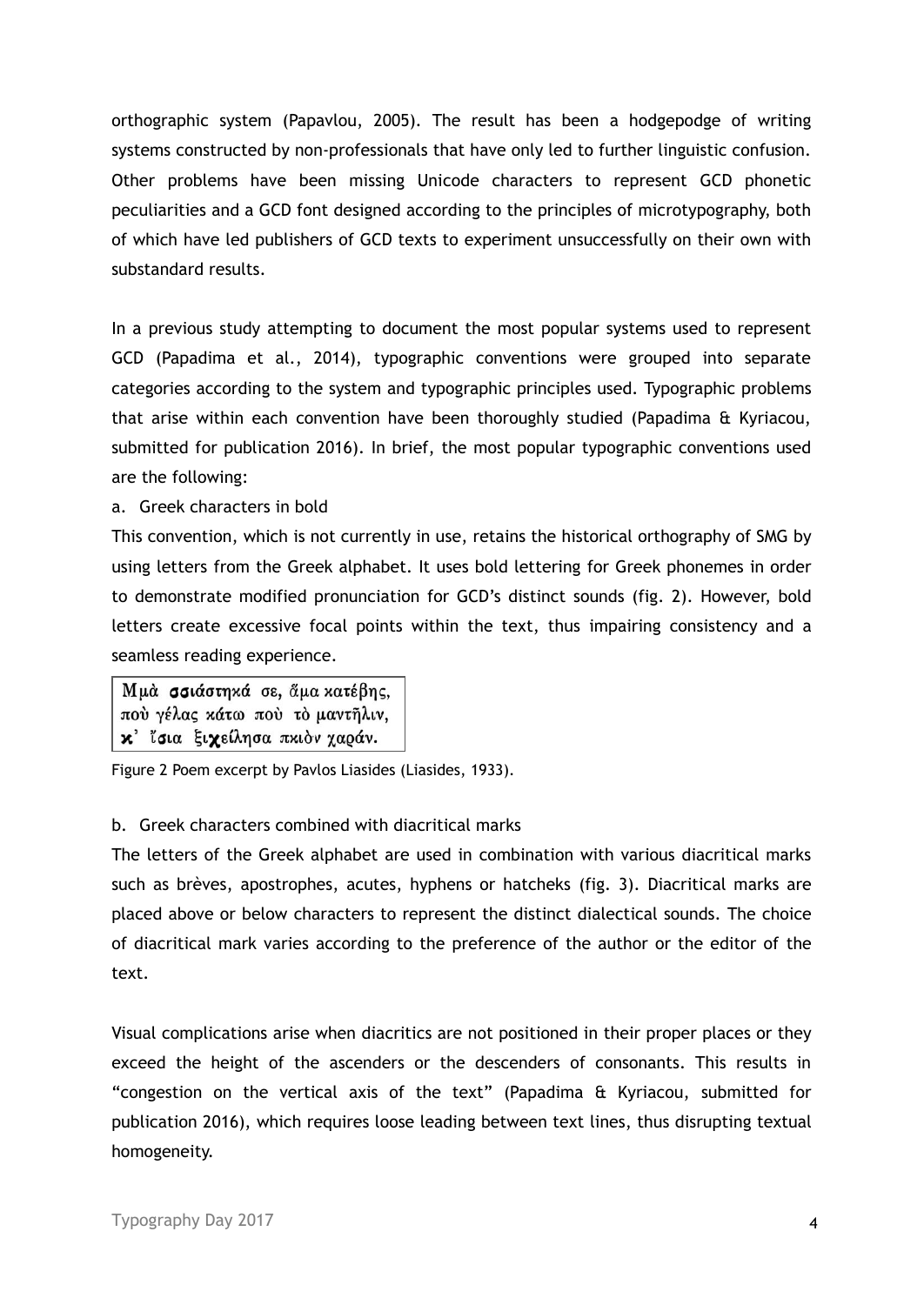| $\left[\int \hat{\mathbf{e}} \hat{\mathbf{e}} \hat{\mathbf{e}} \cdot \hat{\mathbf{e}} \cdot \hat{\mathbf{e}} \cdot \hat{\mathbf{e}} \cdot \hat{\mathbf{e}} \cdot \hat{\mathbf{e}} \cdot \hat{\mathbf{e}} \cdot \hat{\mathbf{e}} \cdot \hat{\mathbf{e}} \cdot \hat{\mathbf{e}} \cdot \hat{\mathbf{e}} \cdot \hat{\mathbf{e}} \cdot \hat{\mathbf{e}} \cdot \hat{\mathbf{e}} \cdot \hat{\mathbf{e}} \cdot \hat{\mathbf{e}} \cdot \hat{\mathbf{e}} \cdot \hat{\mathbf{e}} \cdot \hat{\mathbf{e}} \cdot \hat{\mathbf{e}} \cdot$ | σέριν <sub>or</sub> χέριν<br>σέριν <sub>or</sub> χέριν<br>σέριν or $\bar{\chi}$ έριν<br>σ'έριν <sub>or</sub> χ'έριν<br>σ <sup>'</sup> έριν <sub>or</sub> χ'έριν<br>σέριν or χέριν |
|----------------------------------------------------------------------------------------------------------------------------------------------------------------------------------------------------------------------------------------------------------------------------------------------------------------------------------------------------------------------------------------------------------------------------------------------------------------------------------------------------------------------------|-----------------------------------------------------------------------------------------------------------------------------------------------------------------------------------|
|                                                                                                                                                                                                                                                                                                                                                                                                                                                                                                                            |                                                                                                                                                                                   |

Figure 3 Word samples with diacritical marks placed above characters of the Greek alphabet to represent the distinct dialectical sound [ʃ].

### c. Greek consonants followed by the Greek letter <ι> /i/

For GCD speakers, <ι> /i/ represents the pronunciation of alveo-palatal phonemes (Arvaniti, 2010) (fig. 4). This convention is recognized as the most simple and userfriendly. For this reason, it is used in primary education textbooks. Besides being easy to use, it also saves typesetters time because no additional symbols are needed. Despite these advantages, however, this system generates peculiar orthographic results.

Πού νά σκεφτώ κρυάδες του Γεννάρη στραπές, βροσιές, χαλάζια πουμπουρκές;

Figure 4 Poem excerpt by Vasos Christoforou Germasoitis (Germasoitis, 1946). [ʃ] is visually represented with the Greek consonant <σ> /s/ followed by the Greek vowel <ι> /i/.

# d. Greek words expressed partially with Latin characters

Letters of the Latin alphabet 'intrude' into Greek words in order to render visually the distinct sounds of GCD (fig. 5). Apart from the awkward texts created, this convention has an ideological component related to the hegemonic role of the English language and its influence on GCD. However, it seems to be a common practice in online communication, where the use of "Greeklish"<sup>1</sup> is also widespread.

**.** 

 $1$  "Greeklish, a portmanteau of the words Greek and English, also known as Grenglish, Latinoellinika/Λατινοελληνικά or ASCII Greek, is the Greek language written using the Latin alphabet." Retrieved fro[m https://en.wikipedia.org/wiki/Greeklish](https://en.wikipedia.org/wiki/Greeklish) on 12 December, 2016.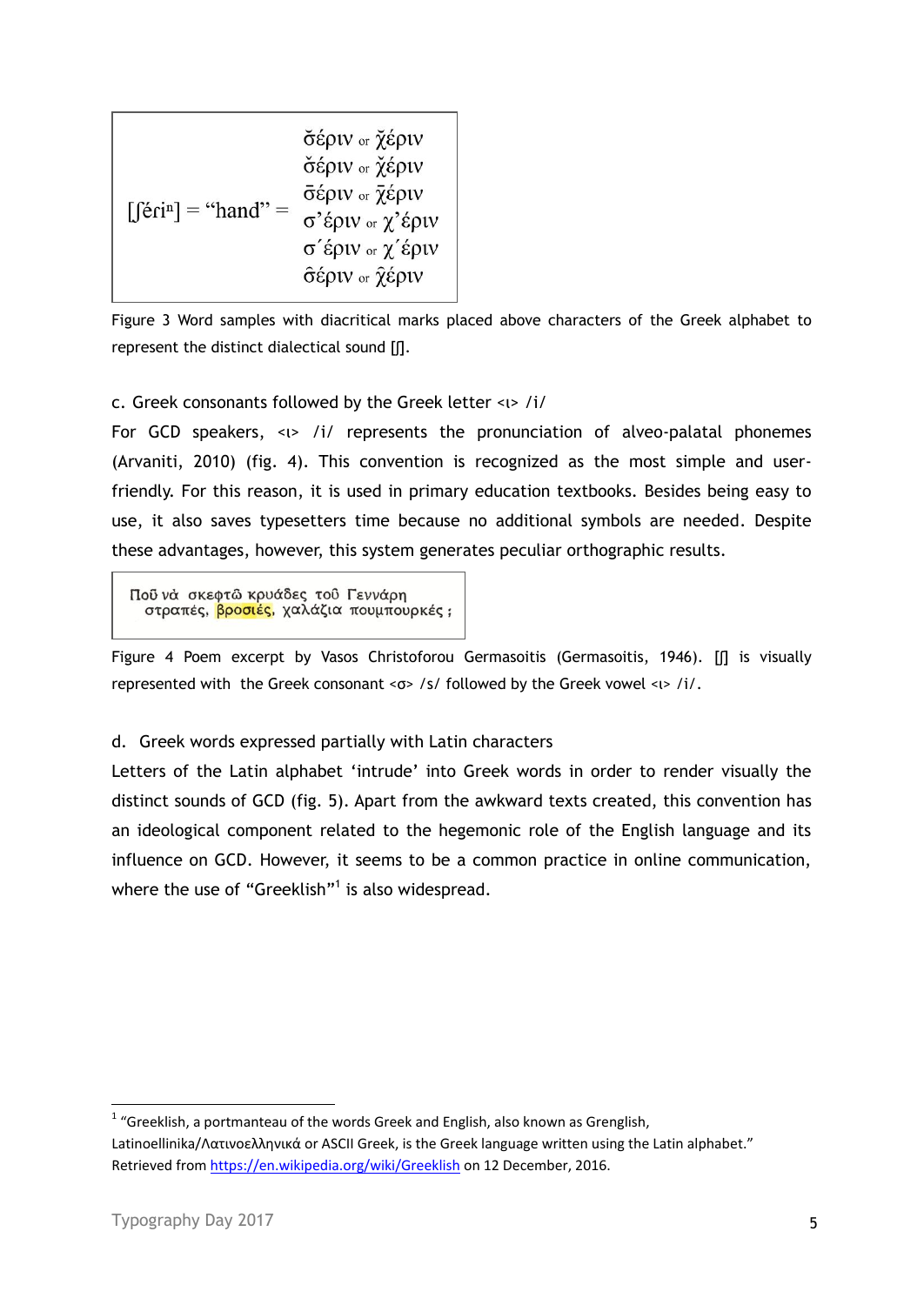# <mark>shι</mark>ειμῶναν<br>μου<mark>shτερῆς</mark><br>ξιπο<mark>shι</mark>έπαστον

Figure 5 Sample words from Liasidis' poetic collection (Liasidis, 1937). In this edition, we come across various combinations with Latin characters to visually represent the dialectical sound [[].

### **3.3 Ortho-/typographic choices**

Orthographic and, by extension, typographic choices for the visual representation of GCD depend on a number of sociocultural factors tied to ideology and collective identity, such as the nature of the script used and its degree of formality; the ideological/political orientation of the author/editor; the age of the author; the education level of the author; the age of the recipient of the message/script, or the target audience in general; personal preference; the writing space in which GCD is encountered, i.e. the device or medium used. (Papadima & Photiades, 2016; Papadima, Ayiomamitou, Kyriacou, 2014). An additional yet equally significant factor in the typographic representation of GCD is the principle of least effort, which applies to the typing of texts of a non-standardized linguistic code that has neither set orthography nor fixed tools, i.e. a GCD keyboard, comprehensive and well-designed fonts, Unicode characters, etc.

# **4 One typographic proposal; two new typefaces for GCD; a single identity**

Summing up, ideological and socio-cultural factors certainly influence the writing system a language community adopts (Garvin, 1954). This is because written characters don't exist in a vacuum, but are value-laden and culture-specific symbols (Sebba, 1998). GCD is no different, so naturally the choice of writing system is in some sense an identity issue and must take into consideration Cyprus's political, national and religious climate (Georgiou, 2010).

Based on the findings of our previous research into the typographic representation of GCD and the preferences and attitudes of Greek-Cypriot users, the design of the new characters took the following criteria into consideration: a. exclusive use of characters from the Greek alphabet; b. the likely combination of Greek characters and the letter /i/ <ι> to render distinctly Greek-Cypriot sounds; c. simplicity and readability (Sebba, 2007); d. design and typography factors that affect user experience, such as character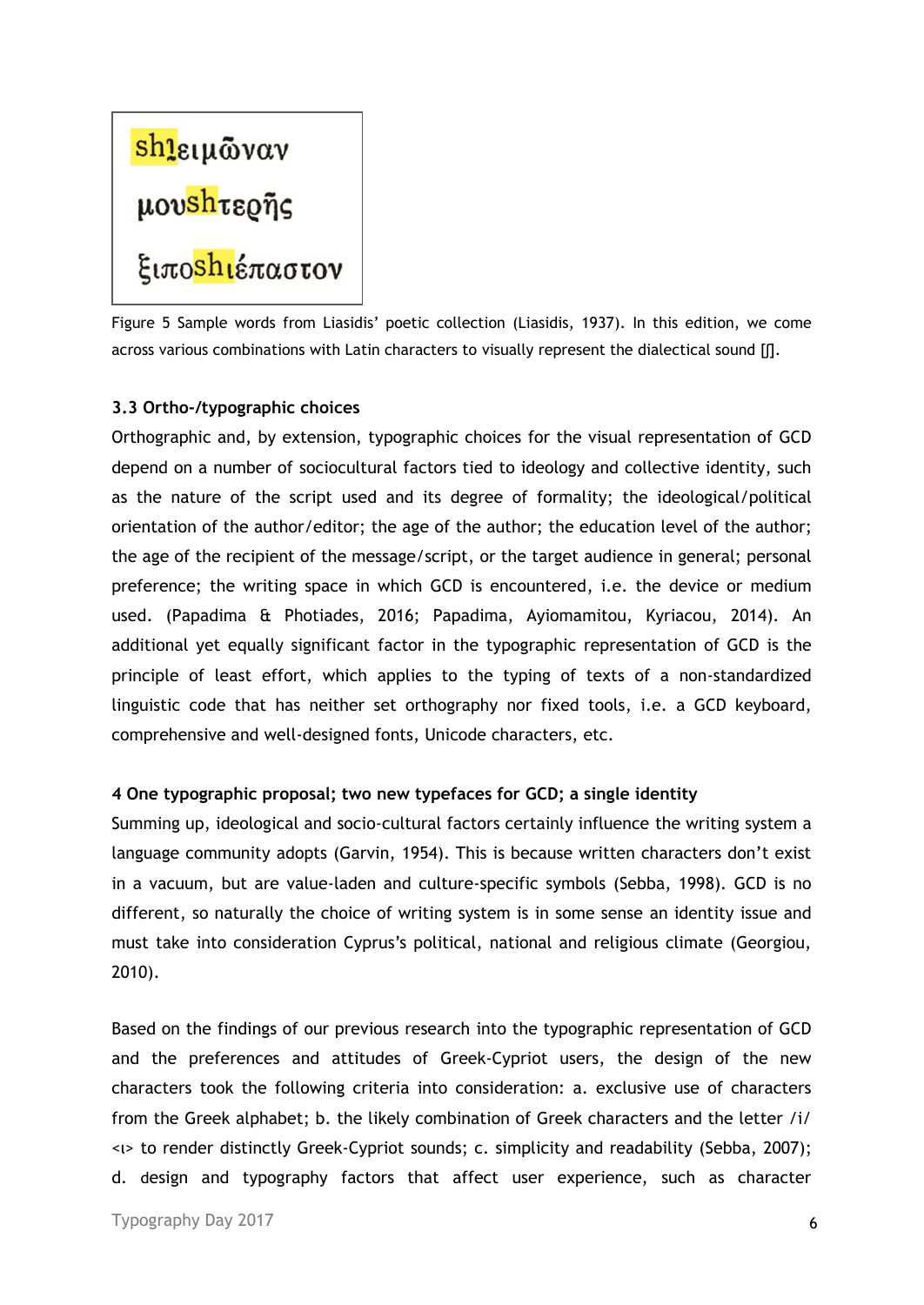recognition, design consistency and cohesion, text legibility, user-friendliness and design flow; e. typographic principles to ensure an unobtrusive reading experience on the visual level as well as in terms of the unity, rhythm and flow of the text.

Taking all of these criteria into consideration, we developed a new diacritical symbol for consonants that would represent uniquely Greek-Cypriot diacritical sounds. We called the new diacritical mark "διαλεκτικό" [ðialektiko] from the Greek word for "dialectical". This new diacritic functions as a diacritic for existing Greek characters, while blending seamlessly with the new characters. The result is a typographic system that preserves design cohesion while maintaining character recognition (fig. 6).

We can see traces of the Greek letter yiota  $/i / \langle n \rangle$  in the new diacritic. This accommodates the preferences of Greek-Cypriot dialect users and may bring to mind the *isubscriptum*, a diacritic used in Ancient Greek, thus suggesting the continuity of the Greek language and ensuring the "Greekness" of the new characters.

| phoneme                | new grapheme                      | based on the<br>grapheme<br>of the Greek<br>alphabet | word example in GCD | pronunciation          | transl. in SMG  | transl. in English |
|------------------------|-----------------------------------|------------------------------------------------------|---------------------|------------------------|-----------------|--------------------|
| [J]                    | $\dot{\sigma}$   $\dot{\epsilon}$ | $\sigma$<br>$\varsigma$                              | σέριν   ιμίς        | férin   imíf           | χέρι   τάχα     | hand   supposedly  |
| [3]                    |                                   |                                                      | ζω                  | 3:0                    | $\zeta\omega$   | live $(v)$         |
| [kʃ]                   | ξ                                 | $\xi$                                                | ξουρίζω             | kfuríz:o               | ξυρίζω          | shave $(v)$        |
| [p]                    | Ų                                 | $\Psi$                                               | αψουρίζουμαι        | apfuríz:ume            | φταρνίζομαι     | sneeze $(v)$       |
| $[\![\mathfrak{t}]\!]$ | τợ                                | $\tau\sigma$                                         | κότσινος            | kót <sup>h</sup> :inos | <b>κόκκινος</b> | red                |
| $[d_3]$                | τζ                                | τζ                                                   | καντζέλλιν          | kandzél:in             | καγκελόπορτα    | gate               |

Figure.6 Suggested graphemes introducing "dialektiko" and their use in GCD (Papadima, submitted for publication 2016)

As can be seen, the diacritic "dialektiko" affects neither the negative space of the letters, namely their counters, nor the negative space between the letters. As a result, it doesn't alter letter spacing or leading or interfere with the density of the text. Moreover, because of its placement below the characters  $\langle \sigma \rangle$ ,  $\langle \zeta \rangle$ ,  $\langle \zeta \rangle$ ,  $\langle \zeta \rangle$  and  $\langle \psi \rangle$ , it modifies the descenders of the letters minimally and so fits within the baseline and the descender line of the letters.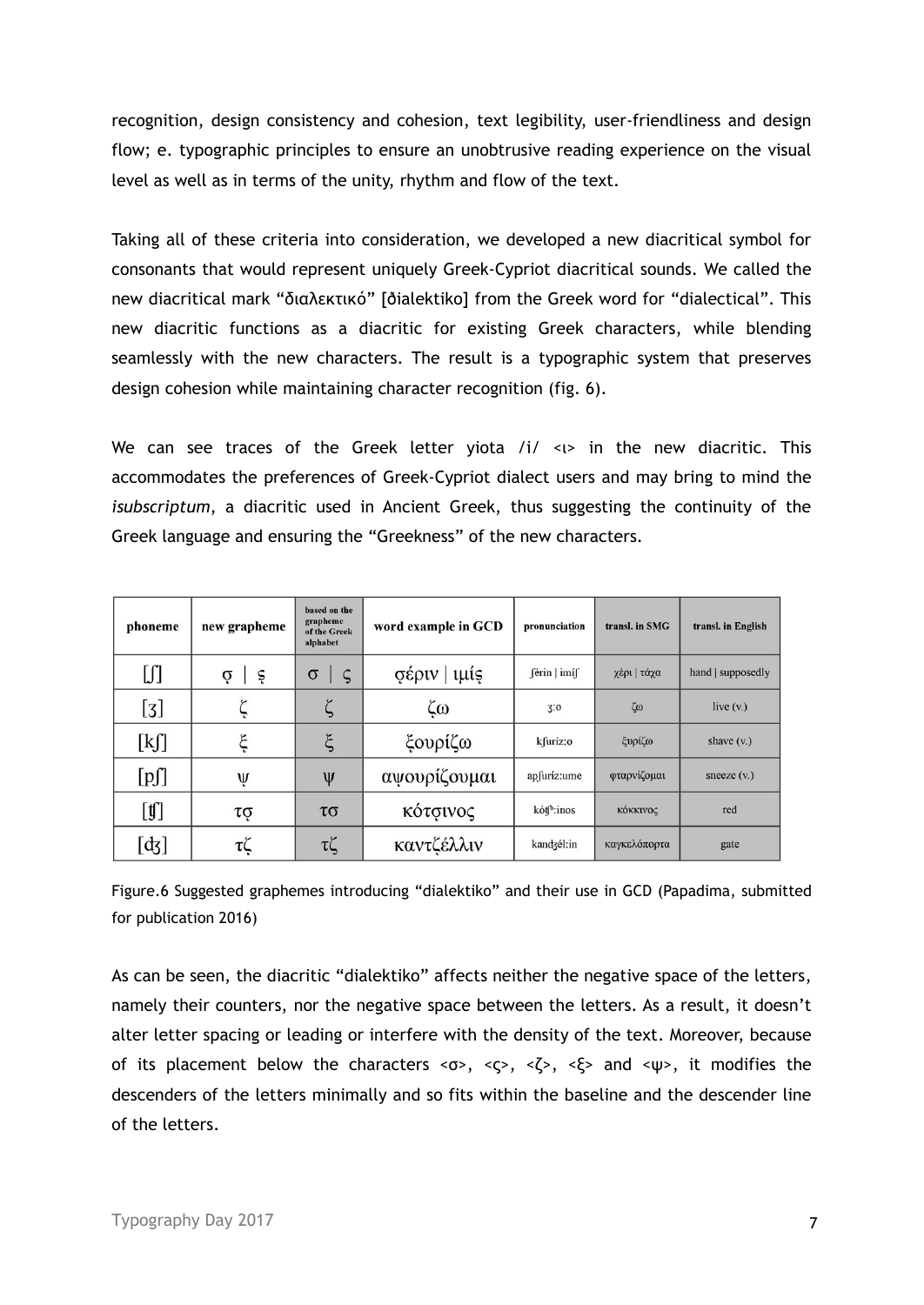This typographic proposal has been tested in two rounds of action research evaluation and "was characterized as 'easily used', 'functional' [and] 'easily learnt.'" (Papadima, submitted for publication 2016). Based on feedback from the evaluation process, the necessary design corrections were made. Specifically, we decided to introduce the diacritic "dialektiko" into two existing open source fonts, the sans-serif font Carlito (renamed "Carlito Enalea") and the serif font GFS Didot (renamed "GFS Didot Enalea"<sup>2</sup> ) (fig. 7). We based our choice of these specific fonts on the simplicity, clarity and neutrality of their typographic design, as well as on the existing variations (i.e. normal, bold, italic, bold italic), so as to accommodate a wide range of typographic needs. The Enalea characters are alternate characters. If users want to revert to the normal characters, special coding allows them to do that quickly and easily with no text distortion. Applications like Microsoft Word and Adobe InDesign (2008 and later) support Enalea's special characters through Open Type Feature coding. FontLab Studio 5.1.4 designed and produced the font file.



Figure.7 Suggested graphemes introducing "dialektiko" into *GFS Didot Enalea* and *Carlito Enalea*.

1

<sup>&</sup>lt;sup>2</sup> The name "Enalea", which translates into "found in the sea", was chosen to incorporate our geographical location into the concept of the font, since the Language and Graphic Communication Research Lab is based in Limassol, Cyprus, a seaside city. For the alterations made to the original fonts, all necessary permissions have been granted from the corresponding type designers.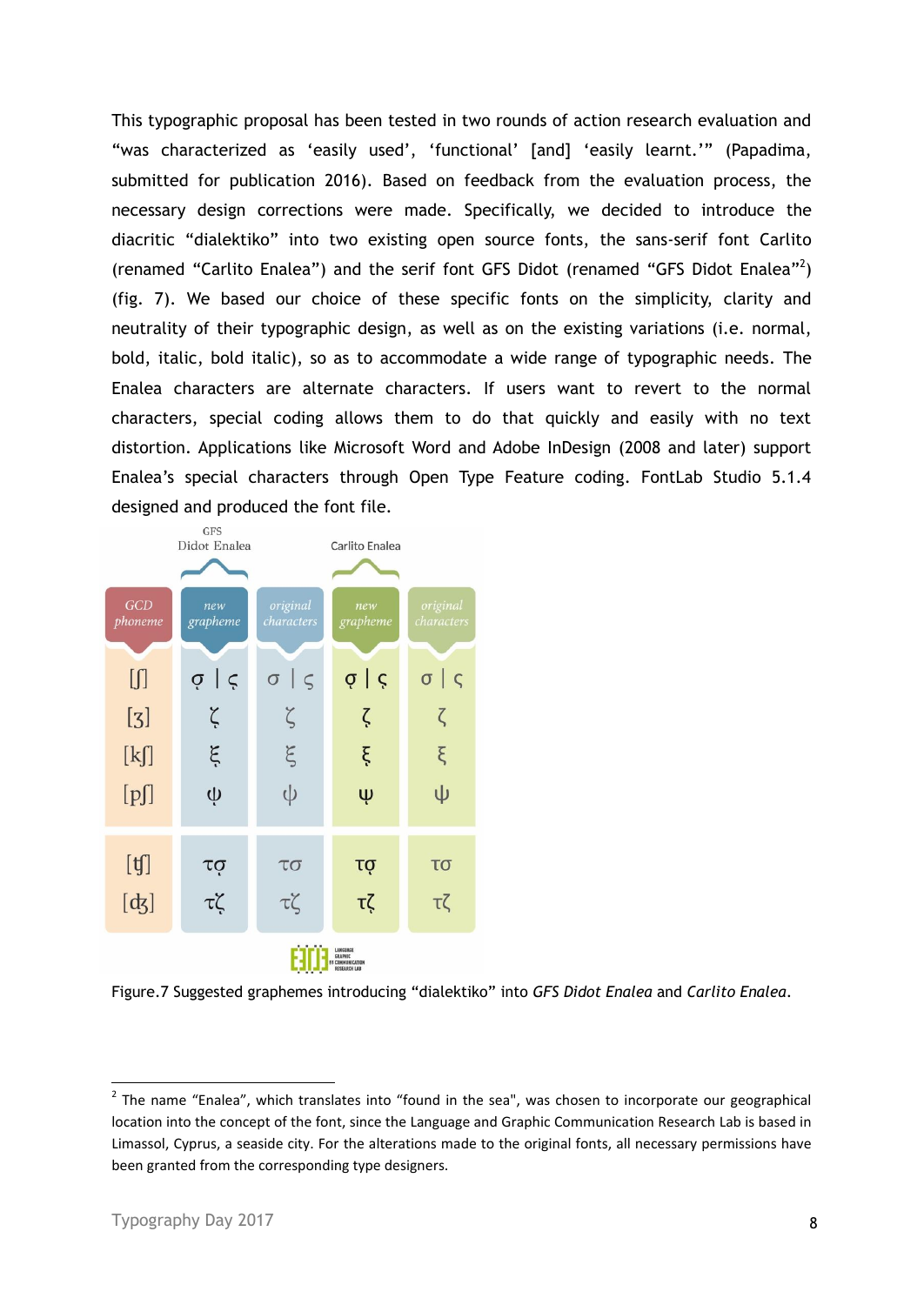The new characters incorporated into Carlito Enalea and GFS Didot Enalea promote "accuracy, simplicity and readability, as basic principles of orthographic design (Sebba, 2007); consistency, cohesion and legibility; ease and design flow of the manuscript; ideal reading conditions based on visual homogeneity, text unity, rhythm and reading flow (Bringhurst, 2005; Noordzij, 2005; Unger, 2007)" (Papadima, submitted for publication 2016), while accommodating the preferences of Greek-Cypriot users as noted in our previous research (fig. 8).

H 971 Ιουλίου του 1821 εν Λευχωσία Κύπρου H 97 Iouxiou Tou 9η Ιουλίου<br>πρόλης Μιχαηλίδης<br>1. Αντάν αρτζέψαν οι χρυφοί ανέμοι τζι εφυσούσαν<br>Αντάν αρτζέψαν οι χρυφοί ανέμοι τα νέφη εχουραλί<br>Αντάν αρτζέψαν οι χρυφούσαν<br>1. Αντάνησεν εξασερις μερικόν ν αρτζεύνει να στ 9η Ιουπησηλίδης<br>"Αυτόν αρτζέψου οι χρυφοί ονέμοι τζι εφυσούσαν<br>"Αντόν αρτζέψου οι χρυφοί ονέμοι να χρυφοσυνεφικός»<br>"Αντόν αρτζέψου οι χρυφοί ονέζιάν να χρυφοσυνευαιόταν.<br>"Απι πού τεριουν τον ζιοι τους τζι η πέρπειο το χρυ ντάν αρτζέψαν οι χρυφοί ανεινα χρυφουνθαλούσαν,<br>τις αρχίνησεν εις την Τουρτζάν να χρυφουνθαλούσαν, της αρχίνησεν εις την Τουρτζές τα νέφτη εχωρισμού της<br>τίαι 'πού τες τέσσερις μαρόν ν' αρτζεύνει να στιβάζει<br>τζαι 'πού χαμο αι<br>του του καταιούν του τους τζ η 1 μερτανου μερτανου του του κάμουν του τους χρυφούς είσεν το μερτανου της<br>στι να χάμουν τους χρυφούς είσεν Μωριά τα μέρη<br>του σχους ανέμους τους χρυφούς του Μωριά τα τέρη.<br>τους ανέμου τό σ a που κάμουν τον ούλοι τους είσεν Μοριά τα μέρη.<br>πει να χάμουν την οποίο τους είσεν Μοριά τα μέρη.<br>πες στους ανέμους τους χρηστή εις του Μοριά παι έξοπι,<br>ες στους αφάνην η "στραστήκεν παντό η πουμπορού τα χαλά της.<br>πες ασ  $\frac{1}{2}$  εκατλώσει της στρατικόπους τους τις μεταφοριεύνης τους τους τους τους προγραφινόνης τους τους προγραφινόνης τους προγραφινόνης τους τους προγραφινόνης τους προγραφινόνης τους προγραφινούνται τους τους προγραφιν ε ούλα είναν ούλω.<br>Το στοιαν είχαν ούλω.<br>Σημαν νύχταν, νύχταν στανήν, τζαιρόν Δευτεροποιούνα.<br>Μιαν νύχταν, νύχταν στανώδικον, τζι εν ελρισκές ρουδιονού.<br>Μιαν νύχταν του πανωθαίενα, στης για ταράξει:<br>ελάμπασιν, χώρας τα οπ Figure.8 Excerpt from a poem typeset in *GFS Didot Enalea* TO HOUPPOULEVII,

### **6. Conclusions**

Although there is a vast amount of linguistic research on GCD, relevant research related to typography in Cyprus was lacking. The Language and Graphic Communication Research Lab (LGCRL) of Cyprus University of Technology has been researching the typography of written GCD since 2010. In collaboration with the Semiotics and Visual Communication Research Lab (SVClab), semiotic and ideological factors affecting the written use of GCD have also been studied.

*Banal nationalism* as a matter of principles, traditions, habits and beliefs which define national identity through everyday practices (Billig, 1995) filters down into social interactions like talking, reading and sharing information through vernacular language, whether that language is a dialect or not. The distinctive dialectical sounds that differentiate (one of) the official languages of Cyprus, SMG, from the local dialect have historically been predicated on ideological assumptions that reflect social and political positions. Moreover, we can observe that typography has a semiotic power of its own, and accordingly can trigger assumptions about cultural and socio-political values and meanings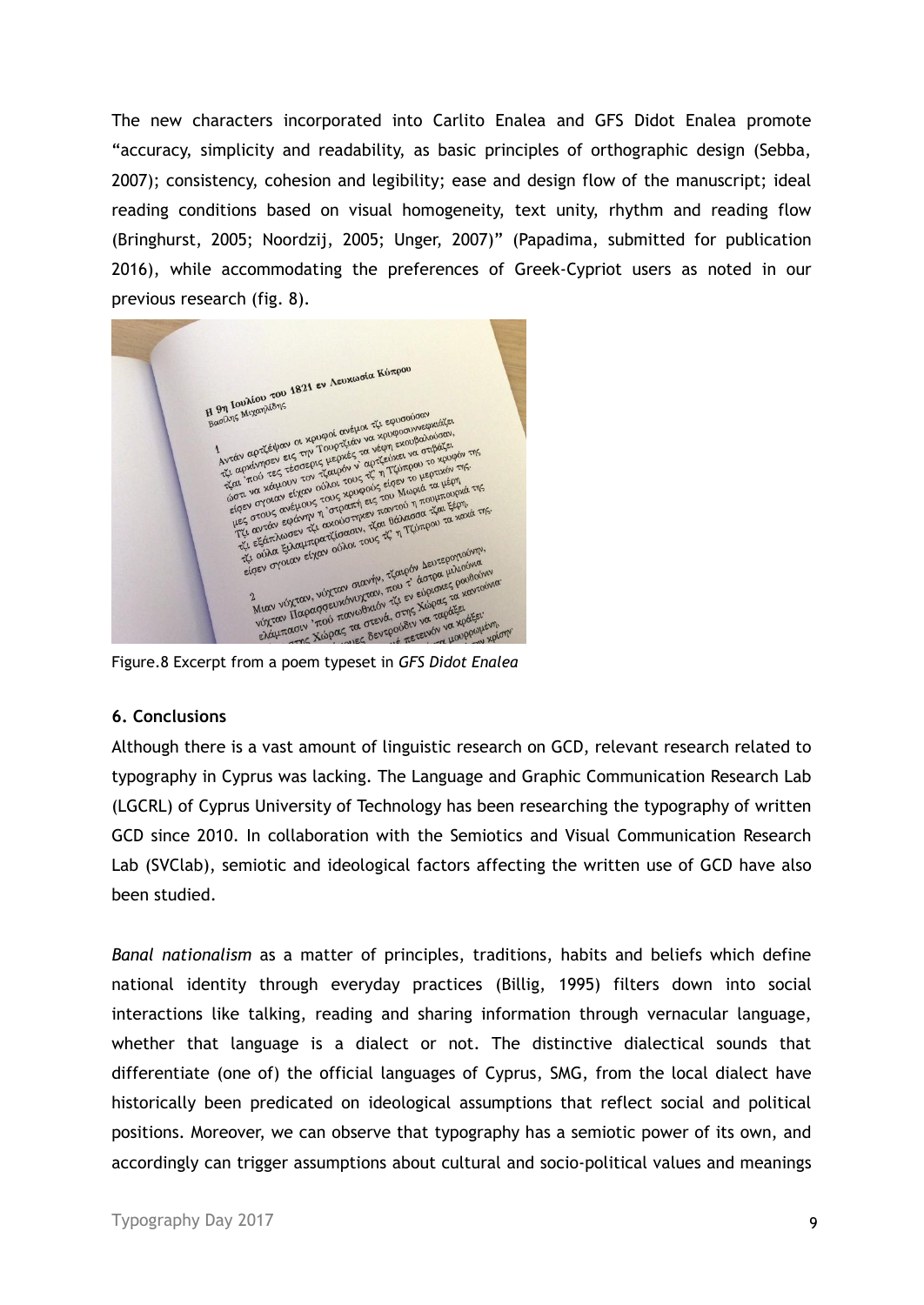(Zantides, 2016). From this perspective, the diacritics placed above or below characters to give visual form to vernacular variations have been studied carefully and explored through the semiotic parameters of graphic design, as suggested by Bertin ([1967] 2010): namely, shape, size, value, texture, colour, orientation and placement.

Proposing targeted typographic design for special characters that represent the distinct sounds of GCD visually is a novelty for Cyprus. It is a controversial and complicated task mainly because of how heavily charged language use is with ideological and political bias. Our key objectives were to resolve typographic issues identified in existing systems; to create an easy and flexible writing system for GCD; to incorporate characters of the Greek alphabet into our system in order to satisfy ideological concerns related to collective and national identity; to ensure consistency of characters, text legibility and smoothness, and, in general an effortless reading experience. The research and design process has been based from top to bottom not only on linguistic foundations, but has also incorporated theories of design, semiotics and design evaluation, taking into consideration the stances, concerns and preferences of GCD users, i.e. native Greek-Cypriot speakers.

### **Acknowledgements**

Special thanks to research fellow, Panayiotis Haratzopoulos, who provided his expertise in typographic design for the coding and production of GFS Didot Enalea and Carlito Enalea.

### **References**

Anderson, B. (1991). Imagined communities. Reflections on the origin and spread of nationalism. London: Verso.

Bertin, J. (2010). Semiology of Graphics: Diagrams, Networks, Maps. Translated and edited by William J. Berg. Wisconsin: University of Wisconsin Press (in French 1967).

Billig, M. (1995). Banal nationalism. London: Thousand Oaks, Calif.: Sage.

Bringhurst, R. (2005.) The elements of typographic style. Point Roberts, WA: Hartley & Marks.

Christoforou Germasoitis, V, (1946). Στο πόσιος του λαοναρκού 'in the shadow of the hill' [ sto poʃʰːos tu laonarku ]. Λευκωσία.

Contossopoulos, N. (2000). Διάλεκτοι και Ιδιώματα της Νέας Ελληνικής [Dialects and regional varieties of Modern Greek]. Athens: Grigoris.

Coutsougera, P. & Georgiou, G. (2006). An orthographic system for Cypriot Greek. In: 30th International Conference on Functional Linguistics. Paris: L' Harmattan.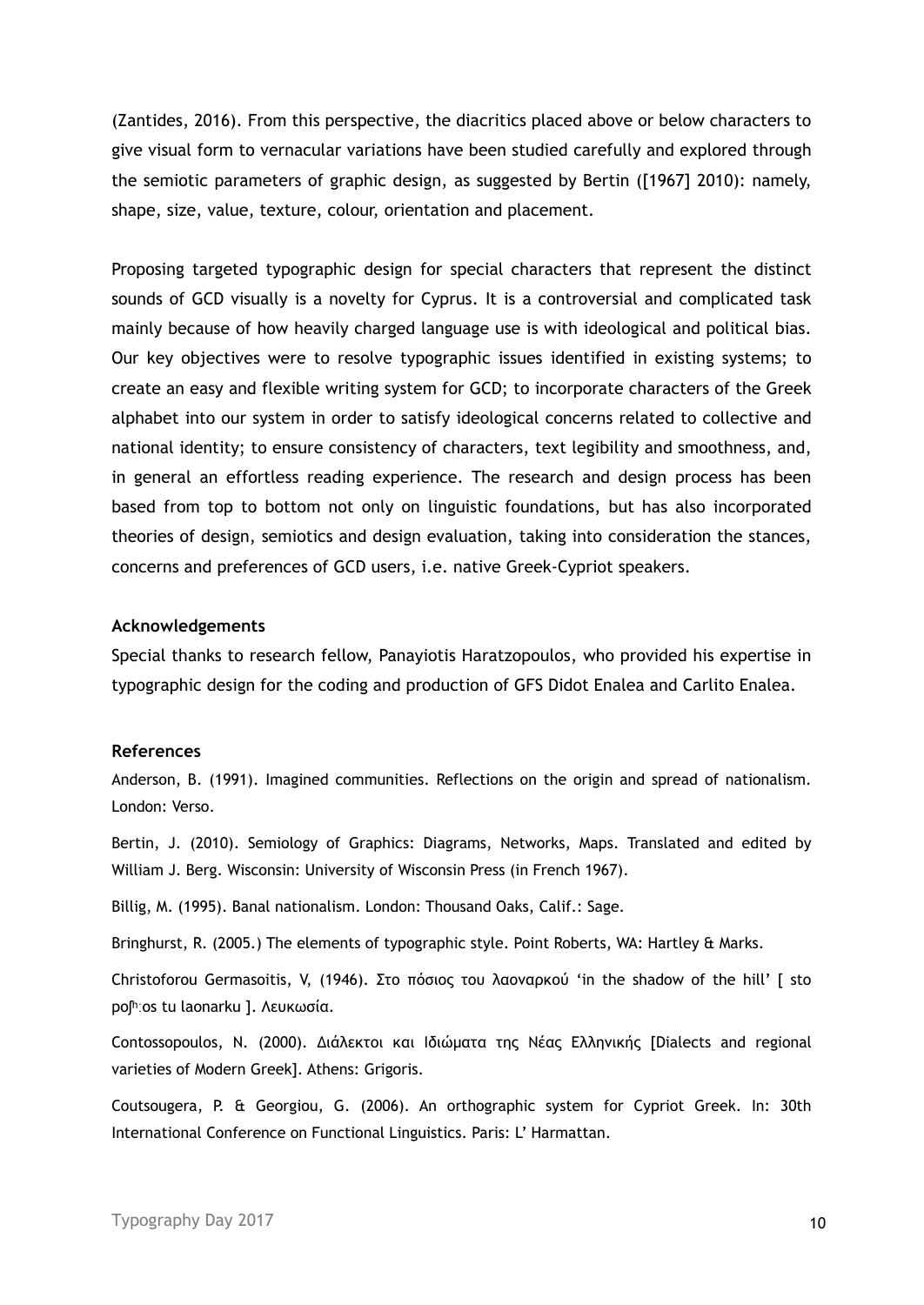Eira, C. (1998). Authority and Discourse: Towards a Model for Orthography Selection. Written Language & Literacy. Vol. 1:2, pp. 171–224.

Garvin, P. L. (1954). 'Literacy as problem in language and culture'. Georgetown University Monograph Series on Language and Linguistics, 7, pp. 117 - 129.

Georgiou, V. (2010). 'Competing discourses in the debate on place names in Cyprus: Issues of (symbolic) inclusion/exclusion in orthographic choices». Journal of Language and Politics', 9, (1), 140–164.

Halliday, M. A. K. (1978). Language as a Social Semiotic: The Social Interpretation of Language and Meaning. London, UK: Edward Arnold.

Liasidis, P. (1937). Παραλλαή του τζιαιρού 'Variation of the weather' [paralːai tu tʃeru]. Λευκωσία.

Liasides, P. (1933). Τα φκιόρα της καρκιάς µου 'The flowers of my heart' [Ta fcora tis karcas mou]. Κύπρος: Μουσικοφιλολογικός και Φιλαθλητικός Σύλλογος Βαρωσίων.

Milroy, J. (2001). Language ideologies and the consequences of standardization. Journal of Sociolinguistics, 5(4), 530-555.

Noordzij, G. (2005). The stroke: Theory of writing. London: Hyphen Press.

Papadima, A., Photiades, T. (2016). Semiosis in Online Communication of Football Fans in Cyprus: Language choices and ideology. (Manuscript submitted for publication.)

Papadima, A., Kyriacou, S. (2016). Typographic rendering of the Cypriot dialect in literature: Orthographic conventions and readers' attitudes. (Manuscript submitted for publication.)

Papadima, A., Ayiomamitou, I., Kyriacou, S., Parmaxis, G. (2014). 'Orthography development for the Greek-Cypriot dialect: Language attitudes and orthographic choice'. In Dyck, C., Granadillo, T., Rice, K., Labrada, J. E. R. (eds), Dialogue on Dialect Standardization, (pp. 63-80). Newcastle upon Tyne: Cambridge Scholars Publishing.

Papadima, A., Ayiomamitou, I., Kyriacou, S. (2014). The Greek-Cypriot Dialect in Writing: Orthographic Conventions and Typographic Practices. In Semiotics and Visual Communication: Concepts and Practices. (pp. 86-98). Newcastle: Cambridge Scholars Publishing.

Papapavlou, Α. (2011). Το Γλωσσικό τοπίο στην Κύπρο: Σύγχρονες κοινωνιογλωσσικές και εκπαιδευτικές διαστάσεις. [The language scene in Cyprus: Contemporary socio-linguistic and educational dimensions] Athens: Kastaniotis.

Sebba, M. (2007). Spelling and society: The culture and politics of orthography around the world. Cambridge: Cambridge University Press.

Sebba, M. (1998). 'Phonology meets ideology: The meaning of orthographic practices in British Creole'. Language Problems and Language Planning 22, (1), 19-47.

Stevens, P. A. J., Charalambous, P., Tempriou, A., Mesaritou, E., & Spyrou, S. (2014). Testing the relationship between nationalism and racism: Greek-Cypriot students' National/Ethnic identities